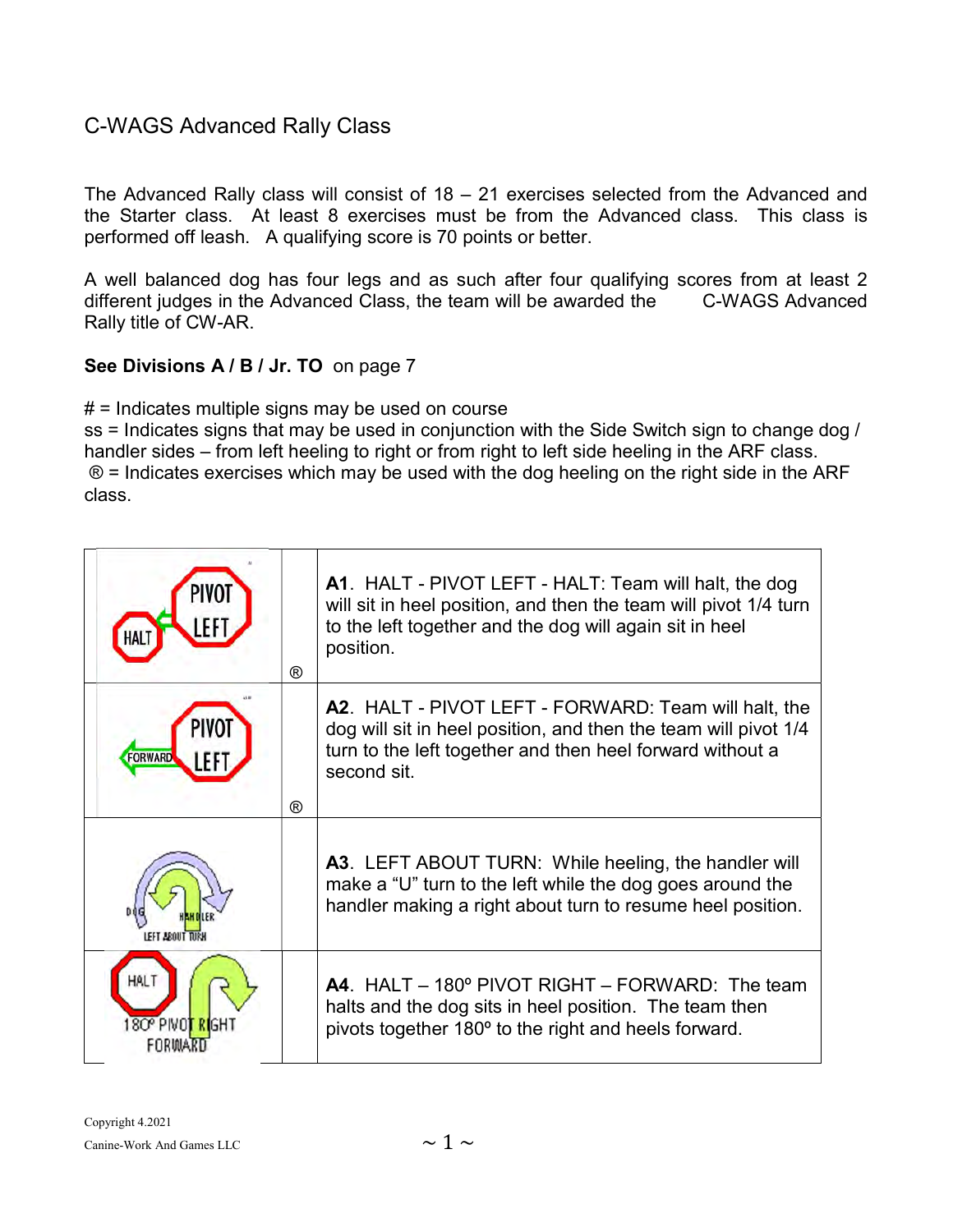|                            |                           | <b>A5</b> . HALT – STAND – SIT: The team halts and the dog<br>sits in heel position. Handler will cue the dog to stand.<br>Handler may not physically stand the dog, but may take a<br>step forward and/or turn inward when cueing the dog and<br>once the dog is standing, the handler may touch the dog to<br>steady the stand. Handler returns to heel position. Dog's<br>rear feet should not move forward. Handler then cues the<br>dog to sit.                    |
|----------------------------|---------------------------|-------------------------------------------------------------------------------------------------------------------------------------------------------------------------------------------------------------------------------------------------------------------------------------------------------------------------------------------------------------------------------------------------------------------------------------------------------------------------|
|                            |                           | A6. HALT $-$ STAND $-$ DOWN: The team halts and the<br>dog sits in heel position. Handler will cue the dog to<br>stand. Handler may not physically stand the dog, but may<br>take a step forward and/or turn inward when cueing the<br>dog and once the dog is standing, the handler may touch<br>the dog to steady the stand. Handler returns to heel<br>position. Dog's rear feet should not move forward.<br>Handler then cues the dog to down.                      |
|                            | $^{\circledR}$            | A7. HALT - DOWN - SIT: The team halts and the dog<br>sits in heel position. The handler then cues the dog to<br>down, then cues the dog to sit. Dog should move from the<br>down position to the sit position without standing.                                                                                                                                                                                                                                         |
| FAST<br><b>FROM SIT</b>    |                           | A8. HALT – FAST FROM SIT: The team halts and with<br>dog sitting in heel position, both dog and handler must<br>move forward at a fast pace until a change of pace sign.<br>Must be followed by NORMAL OR SLOW exercise.                                                                                                                                                                                                                                                |
| Grands and<br>JUMP         | $^{\circledR}$<br>SS<br># | A9. JUMP (Upright): may be used 2 times on course.<br>May be used as a moving jump with handler maintaining a<br>3' distance from the jump. (Handler may run by). May be<br>used in conjunction with the "Leave Dog" "Call Dog Front"<br>exercises. Two moving jumps may not be used<br>consecutively.                                                                                                                                                                  |
| OFF-SET<br><b>FIGURE 8</b> |                           | A10. OFF-SET FIGURE-8: Two bowls and two cones<br>will be used for this figure-8. Each bowl will be EMPTY.<br>Two cones will be placed approximately 10' - 12' apart.<br>Mid-way between, the two bowls will be placed<br>approximately 8' apart. The team will enter with the sign<br>on the handler's right. The team will circle each end cone.<br>The result will be that the center of the figure-8 will be<br>crossed 3 times, exiting opposite the side entered. |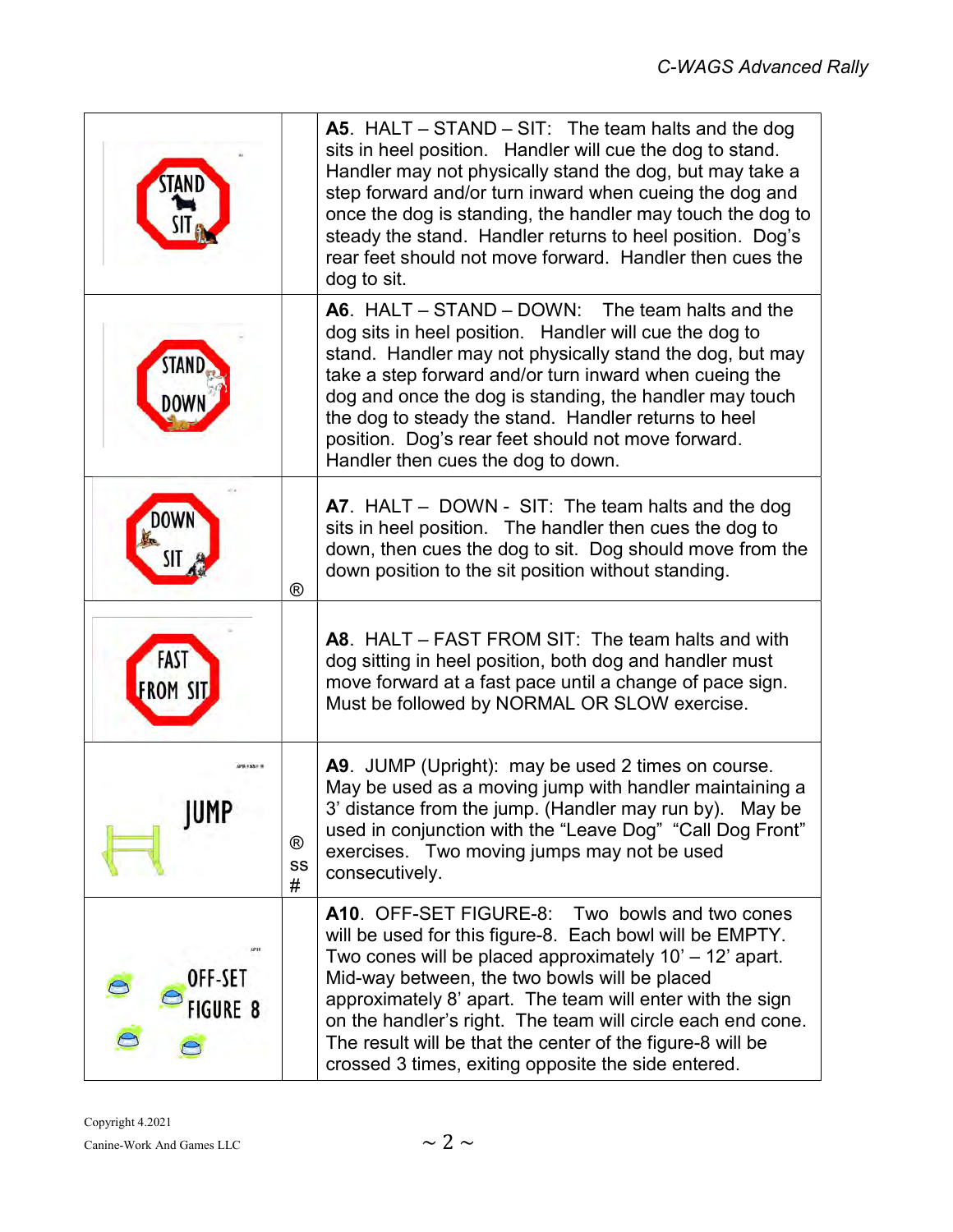## Advanced Rally continued

| Cloverleaf<br>Figure             |                           | <b>A11. CLOVER LEAF FIGURE-8: Will consist of 4 cone</b><br>type objects. They will be spaced approximately 8'-10'<br>apart in a diamond shape. The team will enter the cones<br>with the sign on the handler's right. The team will<br>complete a figure 8 around each pair of cones. The result<br>will be that the center of the figure-8 will be crossed 5<br>times, exiting opposite the side entered. |
|----------------------------------|---------------------------|-------------------------------------------------------------------------------------------------------------------------------------------------------------------------------------------------------------------------------------------------------------------------------------------------------------------------------------------------------------------------------------------------------------|
| <b>FINISH</b><br><b>RIGHT</b>    |                           | A12. FINISH RIGHT: Begins with the dog in the front<br>position. The dog then moves to the handler's right going<br>behind the handler to end up in heel position. The dog sits<br>in heel position.                                                                                                                                                                                                        |
| <b>FINISH</b><br>LEFT            |                           | A13. FINISH LEFT: Begins with the dog in the front<br>position. The dog then moves to the handler's left, turns<br>and sitting in heel position on the handler's left side.                                                                                                                                                                                                                                 |
| LEAVE<br>DOG                     | $^{\circledR}$<br>SS<br># | A14. HALT - LEAVE DOG: The team halts and the dog<br>sits in heel position. The handler leaves the dog in a sit<br>and proceeds to the next sign. The dog must remain<br>sitting.                                                                                                                                                                                                                           |
| DOWN<br>CALL FRONT               |                           | A15. TURN - DOWN, SIT, FRONT: This exercise follows<br>any "Leave Dog" exercise. Handler will turn at the sign<br>which should be approximately 5' and cue the dog to<br>DOWN, then SIT, and then cue the dog to come to<br>FRONT. Dog sits in the front position.                                                                                                                                          |
| <b>TURN</b><br><b>CALL FRONT</b> |                           | A16. TURN - CALL FRONT: This exercise follows any<br>"Leave Dog" exercise. Handler will turn at the sign and<br>cue the dog to come to FRONT. Dog sits in the front<br>position. Jump may be used to recall over the jump.                                                                                                                                                                                  |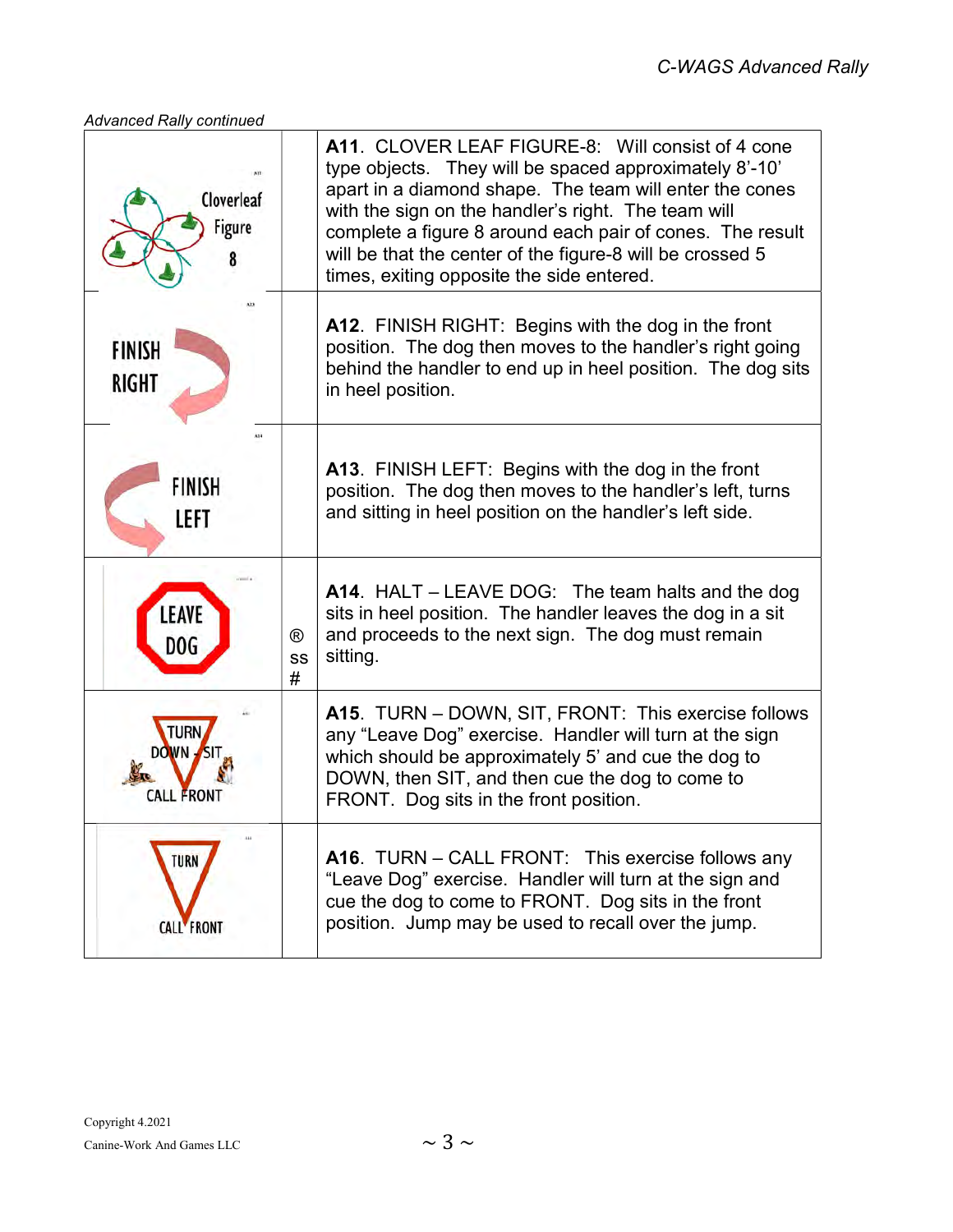| <b>CALL</b><br>TO<br><b>HEEL FORWARD</b>                           | ®<br><b>SS</b> | A17. CALL TO HEEL - FORWARD: This exercise<br>follows any Leave Dog exercise. Handler will proceed<br>forward (approximately 8'- 10') from where the dog is left,<br>calling the dog to heel when passing the sign. Handler<br>does not stop/pause at sign. Dog must catch up to heel<br>position while handler continues forward. { If used with<br>Side Switch sign the dog will come to heel on the opposite<br>side of the handler from when left. - ARF class only }                                                                     |
|--------------------------------------------------------------------|----------------|-----------------------------------------------------------------------------------------------------------------------------------------------------------------------------------------------------------------------------------------------------------------------------------------------------------------------------------------------------------------------------------------------------------------------------------------------------------------------------------------------------------------------------------------------|
| Return<br>to dog                                                   | $\#$<br>SS     | A18. RETURN TO DOG: This exercise follows any Leave<br>Dog or exercise the dog ends in a "front" exercise.<br>Handler will return to the heel position by walking around<br>behind the dog. { If used as a side switch to right side<br>heeling, the handler will walk behind the dog opposite the<br>normal direction, stopping in heel position with the dog on<br>the handler's right. ARF class only }                                                                                                                                    |
| <b>HANDLER ABOUT</b><br><b>TURN &amp;</b><br>Dog<br><b>FORWARD</b> |                | A19. HANDLER ABOUT TURN AND FORWARD: While<br>heeling, the handler stops forward motion and cues the<br>dog to the front. Handler may take $2 - 3$ steps back while<br>cueing the dog. The dog should turn in towards the<br>handler and sit in the front position. With the dog in the<br>front position the handler will make an about turn to either<br>the left or the right. The dog should move forward into<br>heel position as the handler is turning. May be used with<br>any exercise that ends with the dog in the front position. |
|                                                                    |                | A20. DOWN: While heeling the handler cues the dog to<br>down as they are stopping. The dog must down without<br>pausing in a sit.                                                                                                                                                                                                                                                                                                                                                                                                             |
| ZIG ZAG<br>Right                                                   |                | <b>A21.</b> ZIG ZAG RIGHT: While heeling, the team will make<br>a right turn; take 2 -3 steps and then make a left turn; take<br>$2 - 3$ steps and then make right turn.                                                                                                                                                                                                                                                                                                                                                                      |
| ZIG ZAG<br>Left                                                    | ®              | A22. ZIG ZAG LEFT: While heeling, the team will make a<br>left turn; take 2-3 steps and then make a right turn; take 2<br>- 3 steps and then make left turn.                                                                                                                                                                                                                                                                                                                                                                                  |